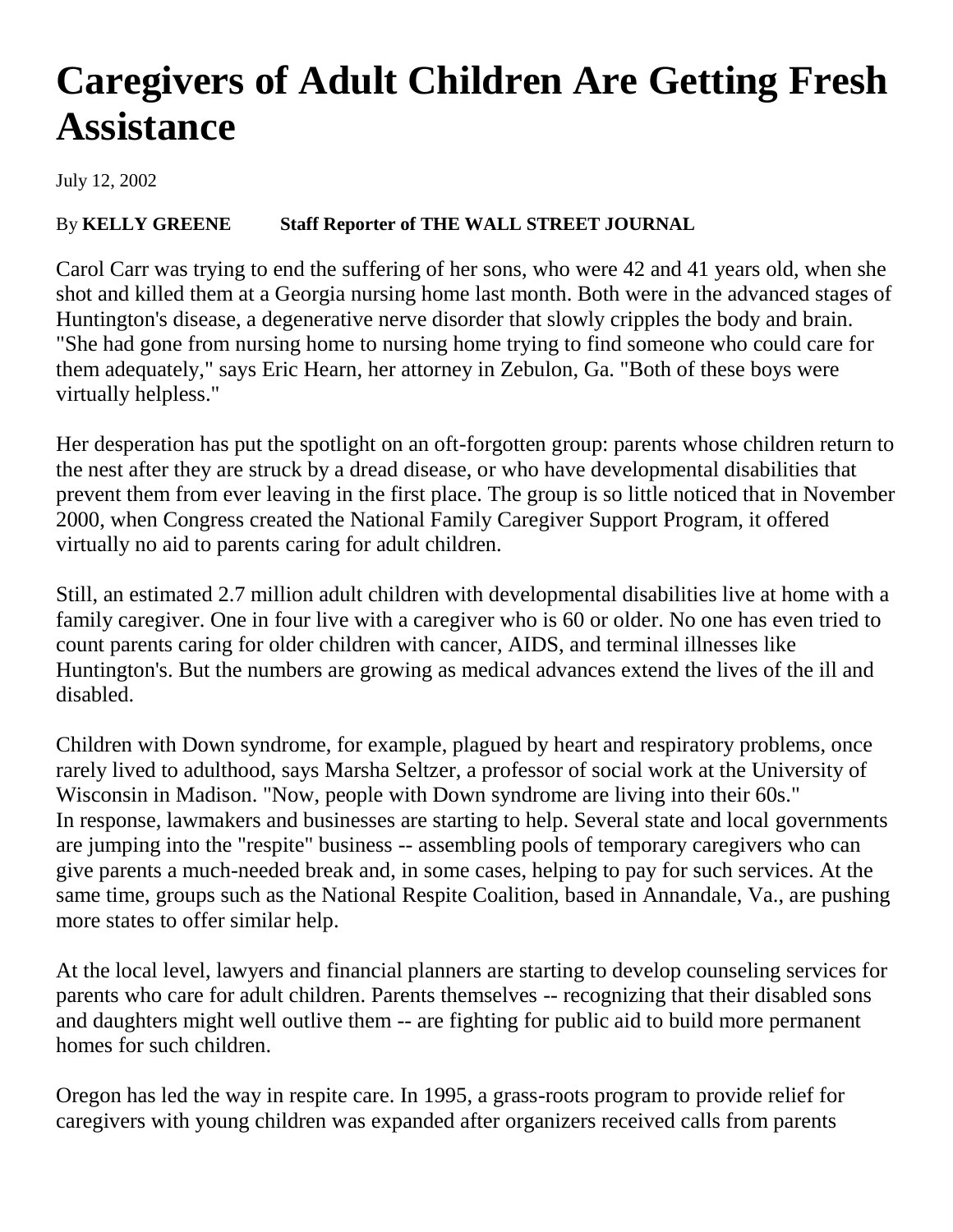caring for adult children. In 1997, the state government agreed to fund the program, which now receives \$650,000 a year, along with matching grants.

Even though there isn't much money involved, such support can make a difference in the lives of people like Charleen Braunbeck, a 61-year-old widow with osteoarthritis caring for her 32 year-old son. She receives two stipends each year for a few hundred dollars each, one from the state and another from a nonprofit group. That enables her to take a break three times a year from the round-the-clock care she provides her son, Ken, who has been disabled since he was stricken with viral encephalitis at the age of six months. Among other tasks, he needs help brushing his teeth and walking; if he pushes himself too hard, he has severe seizures.

Ms. Braunbeck checks Ken into a group home about 12 miles from her house that offers respite care for \$20 a day, then heads to the Oregon coast for a few days with her golden retriever to take long walks and sleep in late. "Nobody can take care of my child the way I can," she says. "But I know that it's important for me to go away for awhile, because it nurtures me. I need that."

Nebraska and Wisconsin have followed Oregon's lead with their own programs. Maryland has hired a statewide respite coordinator, and respite services in Oklahoma are getting off the ground. An additional 25 states have formed respite coalitions to push for similar funding, says Jill Kagan, chairman of the National Respite Coalition. Meanwhile, a national effort is afoot: Sen. Hillary Clinton (D., N.Y.) introduced a bill in May to take "lifespan respite" movement nationwide with \$91 million in funding and a national center to coordinate relief.

Beyond the demands of daily care, parents also must come to grips with the question of who will watch over their children when they are gone. "You pray that your child lives a long life, but you live one day longer," says Brian Rubin, a Chicago-area estate-planning attorney. His 21-year-old son, Mitch, is autistic. Mr. Rubin decided a few years after Mitch was born to open his own firm close to home and specialize in helping other parents plan for their children's future. Each day, he counsels three to four families on legal and financial obligations most parents never have to consider, such as creating a special-needs trust to protect a child's government benefits.

One of the toughest decisions such parents have to make is whether, and when, to move an adult child out of their home -- and how to pay for it. To that end, parents have started pressing state governments to provide services. Mary Lou Blair, a 72-year-old resident of East Falmouth, Mass., spent a decade lobbying Massachusetts officials along with a handful of other parents to build and staff a home for their disabled adult children.

"We decided that we didn't want to wait until we were on our deathbed to find care for our son, but it was still the hardest thing I ever did," Ms. Blair recalls. Her son, who is legally blind and developmentally disabled, moved into the home full-time when he was 28. Since then, says Ms. Blair, "other parents have followed in our footsteps and lobbied to have residences for their children."